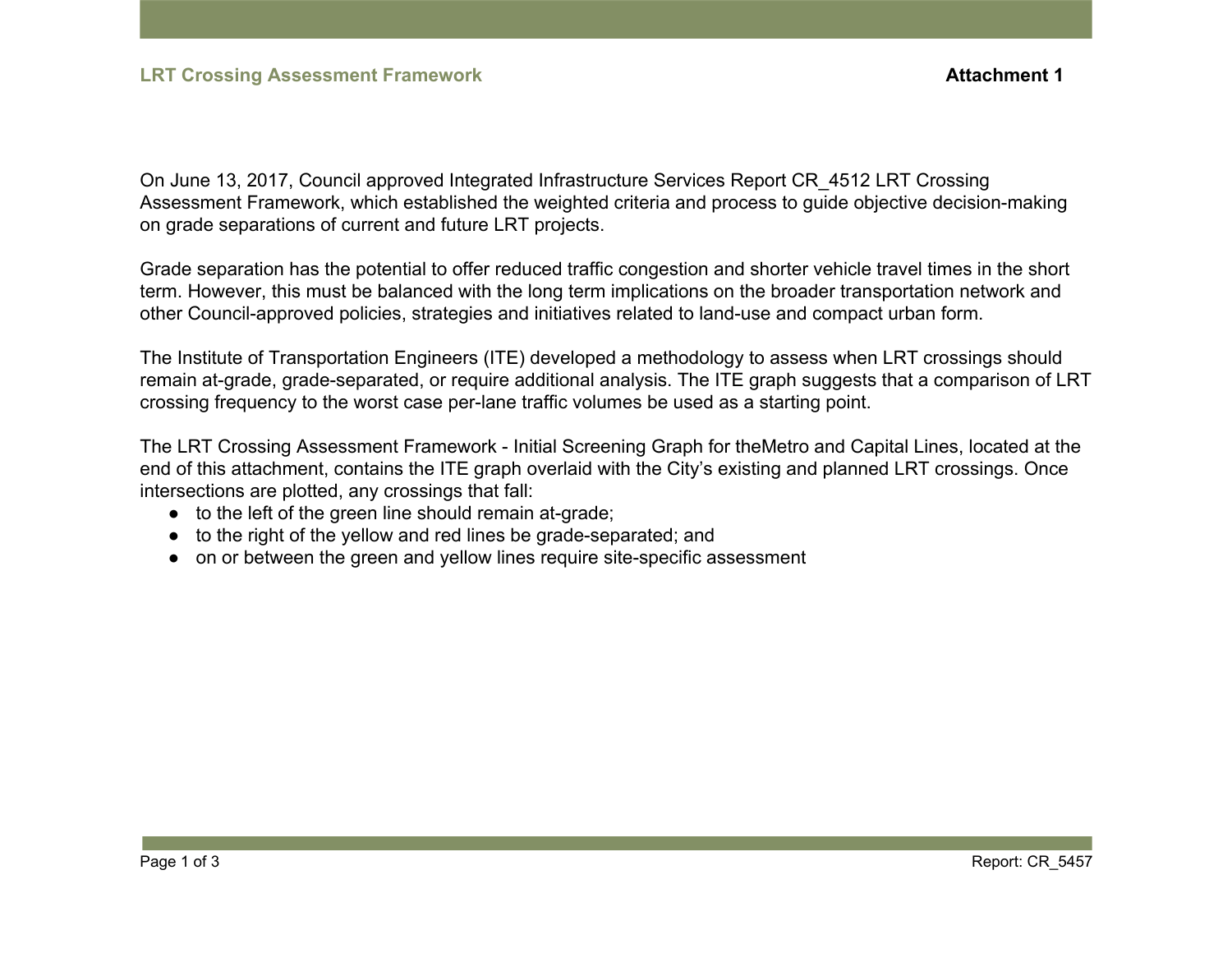## **LRT Crossing Assessment Framework CRT Crossing Assessment Framework** *Attachment 1*



**LRT Crossing Assessment Framework - Initial Screening Graph (High Floor Network)**